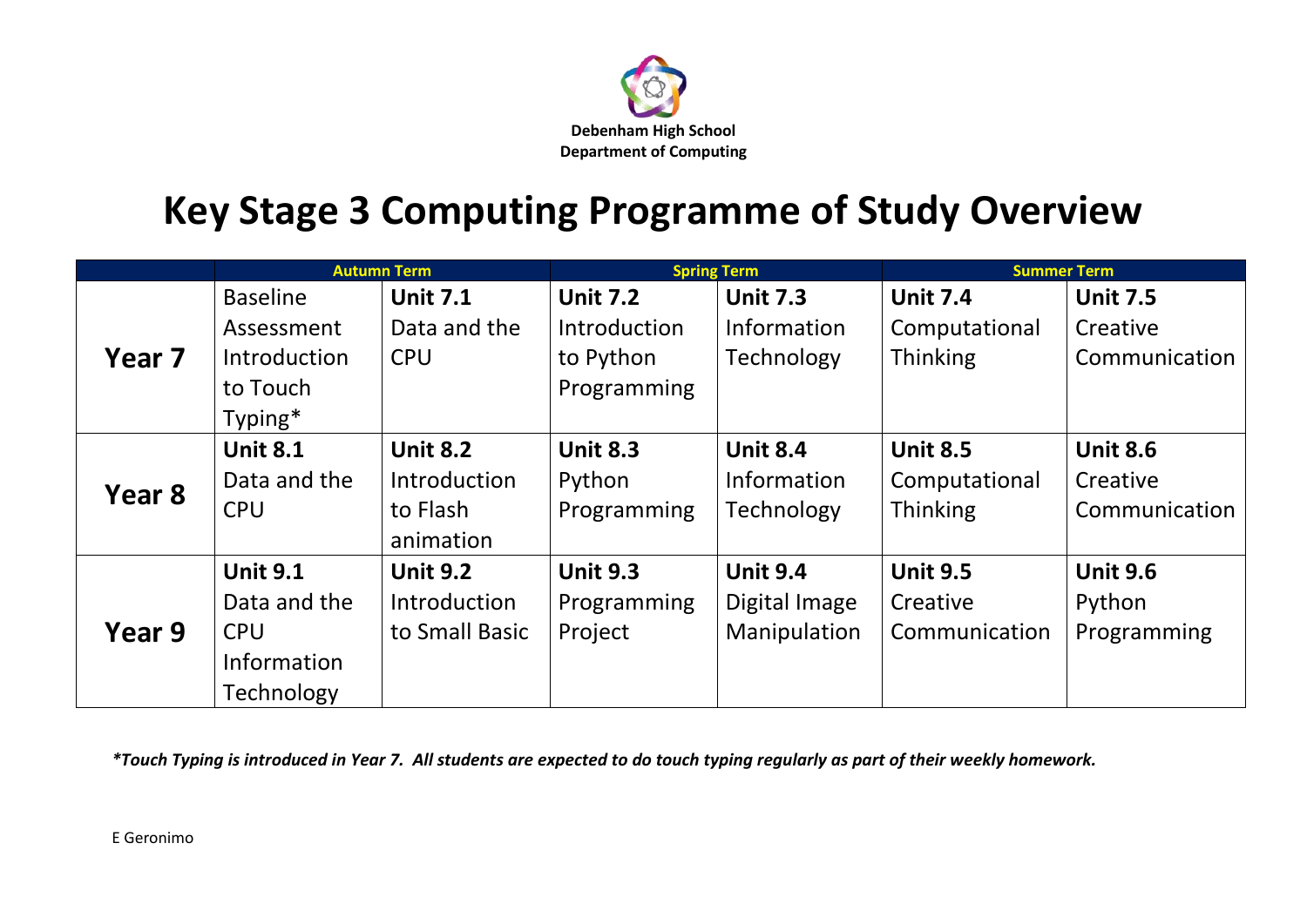

## **Computing Programme of Study**

| Year 7                                                                                                                                                                                                               | Year 8                                                                                                                                                                        | Year 9                                                                                                                                                                                                              |
|----------------------------------------------------------------------------------------------------------------------------------------------------------------------------------------------------------------------|-------------------------------------------------------------------------------------------------------------------------------------------------------------------------------|---------------------------------------------------------------------------------------------------------------------------------------------------------------------------------------------------------------------|
| Unit 7.1 Data and the CPU<br>What is a computer?<br>What is a byte?<br>From decimal to binary<br>Counting in binary<br>Using codes<br>The codes computer use                                                         | Unit 8.1 Data and the CPU<br>Bits and bytes and base 2<br>Adding in binary<br>Measuring computer memory<br>Digital images<br>How computers store true colour<br>Image quality | Unit 9.1 Data and the CPU<br>What happens inside the CPU?<br>٠<br>Fetch-decode-execute cycle<br>$\bullet$<br>Arithmetic and logic<br>$\bullet$<br>Combining logic statements<br>Logic gates<br>Logic gate simulator |
| Unit 7.2 Introduction to Python<br>Begin Python<br>Create and run a program<br>Variables<br>Plan a process<br>Your answer: right or wrong<br>Keep score                                                              | Unit 8.2 Introduction to Flash animation<br>What is animation?<br>Tweening<br>Motion tweening<br>Shape tweening                                                               | Unit 9.2 Introduction to Small Basic<br><b>Programming</b><br>Data types<br><b>Operators</b><br>Using variable and constant<br>$\bullet$<br>Selection statement<br><b>Repetition statement</b>                      |
| <b>Unit 7.3 Information Technology</b><br>Hardware: understanding input devices<br>Identifying output and storage devices<br>Understanding software<br>Connecting computers together<br>Staying safe on the Internet | Unit 8.3 Python Programming<br>Calculate<br>Repeat<br>Exit condition<br>Make a list<br>Find the largest value in the list<br>Validate input                                   | <b>Unit 9.3 Small Basic Programming</b><br>Programming project<br>$\bullet$                                                                                                                                         |

E Geronimo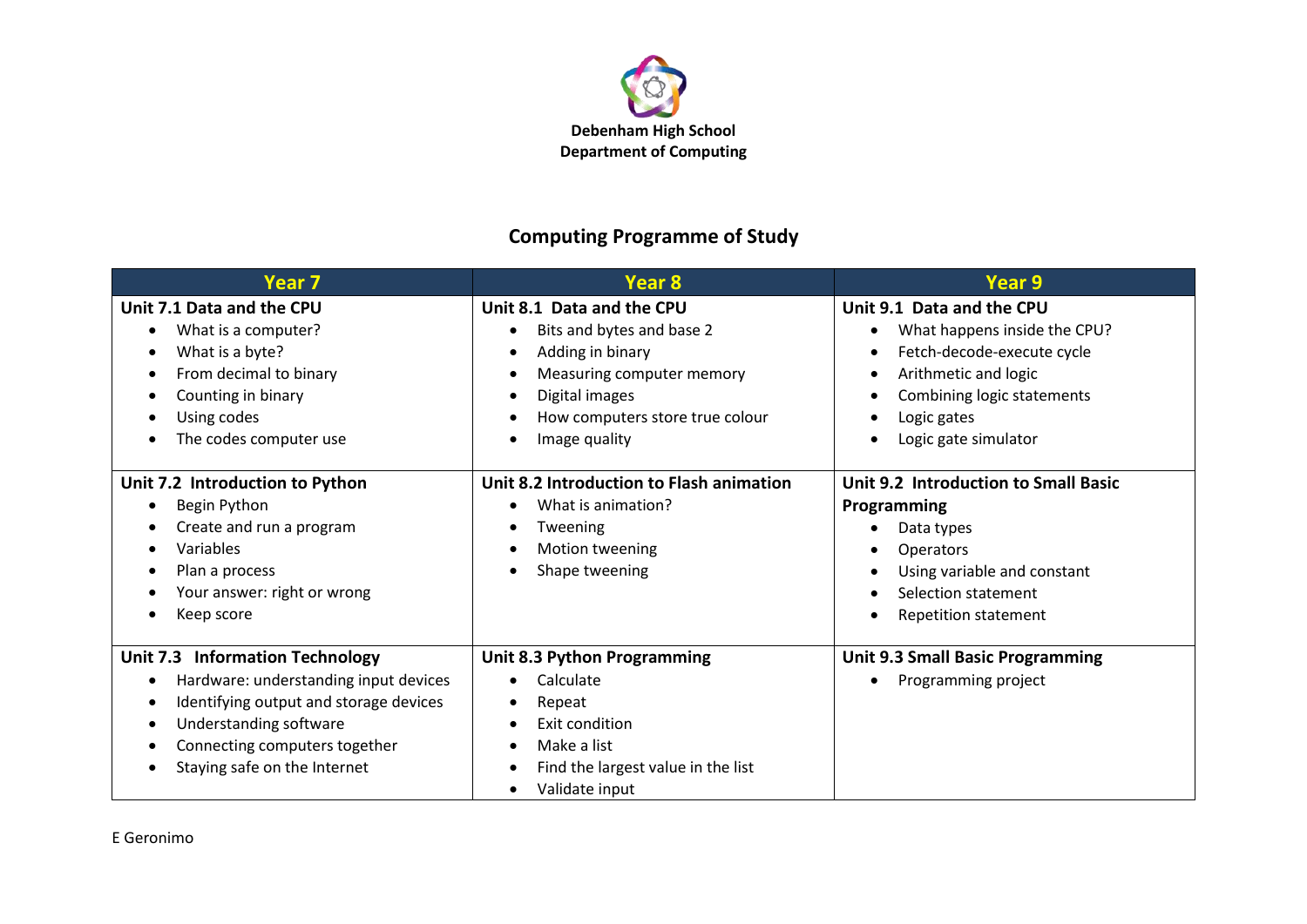

| Unit 7.4 Computational Thinking        | Unit 8.4 Information Technology                      | Unit 9.4 Digital Image Manipulation    |
|----------------------------------------|------------------------------------------------------|----------------------------------------|
| What is computational thinking?        | Connecting to the Internet<br>$\bullet$              | Using eraser tool<br>$\bullet$         |
| Patter recognition<br>$\epsilon$       | Hardware and Protocols for the Internet<br>$\bullet$ | Using filter<br>٠                      |
| <b>Flowcharts</b>                      | Sending data<br>$\bullet$                            | <b>Manipulating layers</b><br>٠        |
| Selection and Ifthen statements        | Searching the web<br>$\bullet$                       | Cloning and healing tools              |
| Loops                                  | Narrowing your search<br>$\bullet$                   | Burn and dodge                         |
| Evaluation                             | Following your route online                          | Text<br>٠                              |
| <b>Unit 7.5 Creative Communication</b> | Unit 8.5 Computational Thinking                      | <b>Unit 9.5 Creative Communication</b> |
| <b>Starting HTML</b>                   | What do I know?<br>$\bullet$                         | The impact of information technology   |
| Using tags                             | Using pseudocode<br>$\bullet$                        | Using technology responsibly           |
| Formatting text                        | Exhaustive search algorithms<br>$\bullet$            | Creating a report                      |
| Designing your web page                | Sort algorithms<br>$\bullet$                         | Creating a slideshow presentation      |
| Creating a web page                    | More search algorithms<br>$\bullet$                  | Creating a survey<br>٠                 |
| Editing a web page                     | The fastest route<br>$\bullet$                       |                                        |
|                                        | <b>Unit 8.6 Creative Communication</b>               | Unit 9.6 Python Programming            |
|                                        | What do I already know?<br>$\bullet$                 | Make a list                            |
|                                        | Plan your project<br>$\bullet$                       | List elements                          |
|                                        | Adding structure to your web page<br>$\bullet$       | Random elements                        |
|                                        | Structuring a web page<br>$\bullet$                  | Procedures                             |
|                                        | <b>Creating HTML links</b><br>$\bullet$              | Parameters                             |
|                                        |                                                      | Save the list                          |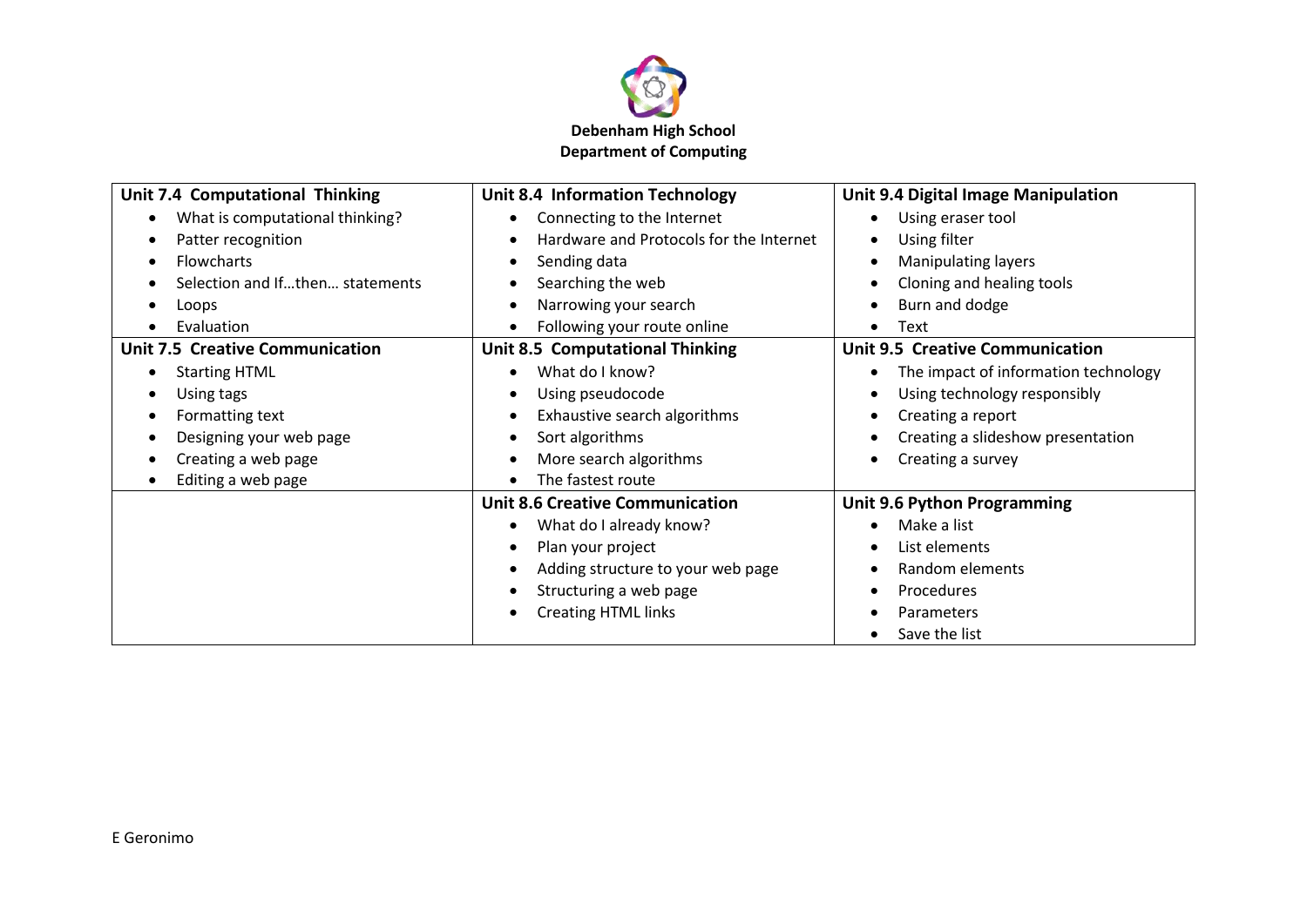

## **GCSE Computer Science (9-1) Programme of Study Overview**

|         | <b>Autumn Term</b>    |                       | <b>Spring Term</b>    |                       | <b>Summer Term</b>         |                          |
|---------|-----------------------|-----------------------|-----------------------|-----------------------|----------------------------|--------------------------|
|         | COMP1                 | COMP1                 | COMP1                 | COMP1                 | COMP1                      | COMP1                    |
| Year 10 | System                | Wired and wireless    | <b>Network</b>        | System security       | System software            | Ethical, legal, cultural |
|         | architecture          | network               | topologies,           |                       |                            | and environmental        |
|         | Memory                |                       | protocols and         | COMP2                 | <b>Programming project</b> | concerns                 |
|         | Storage               | COMP2                 | layers                | Python                |                            |                          |
|         |                       | Python                |                       | Programming           |                            | <b>Programming</b>       |
|         |                       | Programming           | COMP <sub>2</sub>     |                       |                            | Project                  |
|         |                       |                       | Python                |                       |                            |                          |
|         |                       |                       | Programming           |                       |                            |                          |
| Year 11 | <b>COMP1 Revision</b> | <b>COMP1 Revision</b> | <b>COMP1 Revision</b> | COMP1 and             | <b>COMP1 and COMP2</b>     |                          |
|         |                       |                       |                       | <b>COMP2 Revision</b> | <b>Revision</b>            |                          |
|         | COMP2                 | COMP <sub>2</sub>     | COMP2                 |                       |                            |                          |
|         | Algorithms            | Translator and        | Data                  |                       |                            |                          |
|         | Programming           | facilities of         | representation        |                       |                            |                          |
|         | techniques            | languages             |                       |                       |                            |                          |
|         | Producing robust      |                       |                       |                       |                            |                          |
|         | programs              |                       |                       |                       |                            |                          |